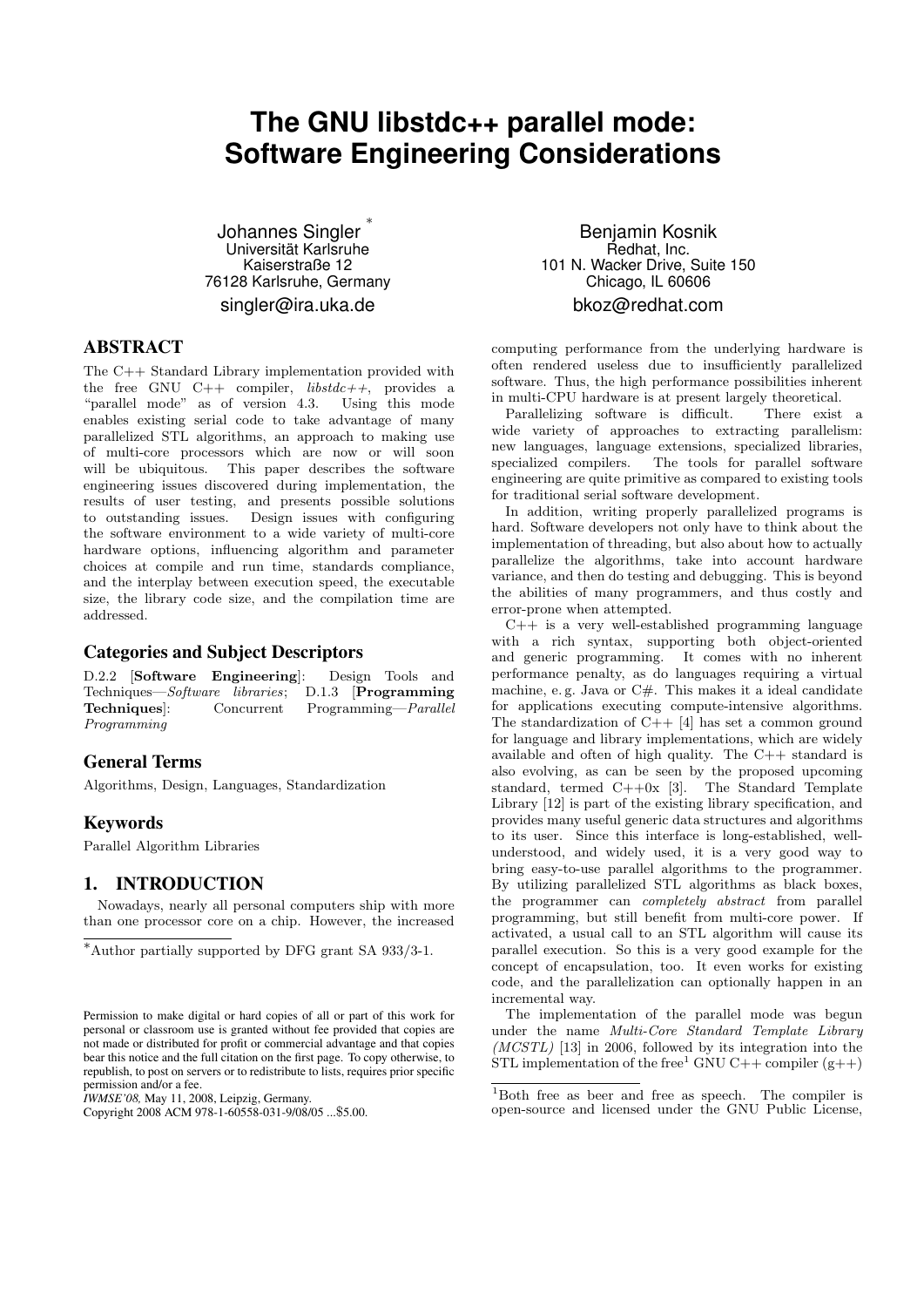in 2007. g++ is available for a large number of platforms, including x86, x86 64, IA-64, and Sparc. It provides stateof-the-art optimization.

The parallel mode includes functionality like load balancing embarrassingly parallel work, sorting, merging two or more sorted sequences, random shuffling, partition of a sequence by a pivot, finding single elements or substrings in sequences, prefix sums, and many more. Thus, it enables the programmer to use parallelized standard algorithms as subtasks of the actual problem solving.

This paper states the goals of libst $dc++$  parallel mode and shows up the software engineering issues we encountered while developing and integrating it. For many of them, we present resolutions, which might include trade-offs between desirable properties. Some of them cannot be resolved satisfactorily in the current setting. In this case, the paper intends to foster research for development of the C++ language and its standard library. The solutions presented here are propositions, may not be integrated into the current parallel mode code (yet), and are subject to change.

The algorithmic aspects have been considered in [13]. The general performance and scalability of the algorithms is comparable to the ones in the MCSTL, and has been evaluated in that context before. Still, we will discuss performance implications stemming from the fact that a library must be general, thus making specific optimizations difficult.

## 2. SOFTWARE ENGINEERING ASPECTS

Major software-engineering-related goals are:

- 1. Transparent integration of parallel algorithms, i. e. compile in sequential mode and parallel mode, without changes to the user code. Pragmatic balance between adherence to the C++ standard and parallelization/software engineering benefits.
- 2. Possibility to choose and tune algorithms, and to adjust the degree of parallelism, in order to achieve best performance.
- 3. Maintainability of the library code, i. e. little code duplication, much code reuse.
- 4. Limited increase in compilation time and executable size, with respect to the user application.

## 2.1 Threading

We chose the OpenMP compiler extension and API in version 2.5 [11] for managing the threads. It has many advantages over strictly library-based approaches like pthread.

- OpenMP provides so-called "fork-join" parallelism, which is right what we need for parallelizing single algorithms. The work is divided, the threads start, they re-join, the function call returns.
- Low-level issues like thread pooling, and getting information about the environment, e. g. the number of cores, can be left to the OpenMP runtime. The user can configure the runtime environment using standardized procedures.



Figure 1: Abstraction layers of the parallel mode.

- Augmented code also compiles and runs correctly (though not in parallel) with OpenMP stub support, which can be added to every compiler, easily by the user.
- OpenMP is platform-independent. GCC supports OpenMP 2.5 from version 4.2. It is also supported by all major commercial C++ compilers.

In addition to OpenMP, the parallel mode uses atomic operations like fetch-and-add, as provided by the GCC's lower-level libraries. The abstraction layers are visualized in Figure 1.

#### *2.1.1 OpenMP Compliance*

A program incorporating algorithms from the libstdc++ parallel mode tries to behave like any other OpenMPparallelized program. This includes obedience to the environment variables defined in the OpenMP standard. Most important are OMP NUM THREADS and OMP DYNAMIC, which influence the number of threads. By default, OMP NUM THREADS is usually set to the number of cores available in the system, OMP DYNAMIC is switched off. Although an OpenMP parallel clause takes an argument on the desired number of threads, this value poses an upper limit only. If the dynamic mode is switched on, the runtime can decide to schedule a smaller number of threads to the parallel region. In the end, this means that the number of threads is clear only after the parallel statement, i.e. in the parallel region. The code must not make any assumptions about the number of threads beforehand. In many algorithms, this leads to single block right after the beginning of the parallel region, in order to distribute the work appropriately. For best performance, the compiler should identify this case, and start the threads only after the single block, having fixed the number of threads in advance, and thus returning the right value from omp get num threads.

The environment variable OMP SCHEDULE is less important, since it only influences OpenMP parallel for loops, which are not used by the parallel mode at the moment.

Nested parallelism is used by algorithms, namely the parallel quicksort variants. It is a classic example for parallel divide-and-conquer. Conceptually, the threads partition the

the libstdc $++$  under the GPL with runtime exception. That means that even commercial programs may use the library without any having to publish the program's source code.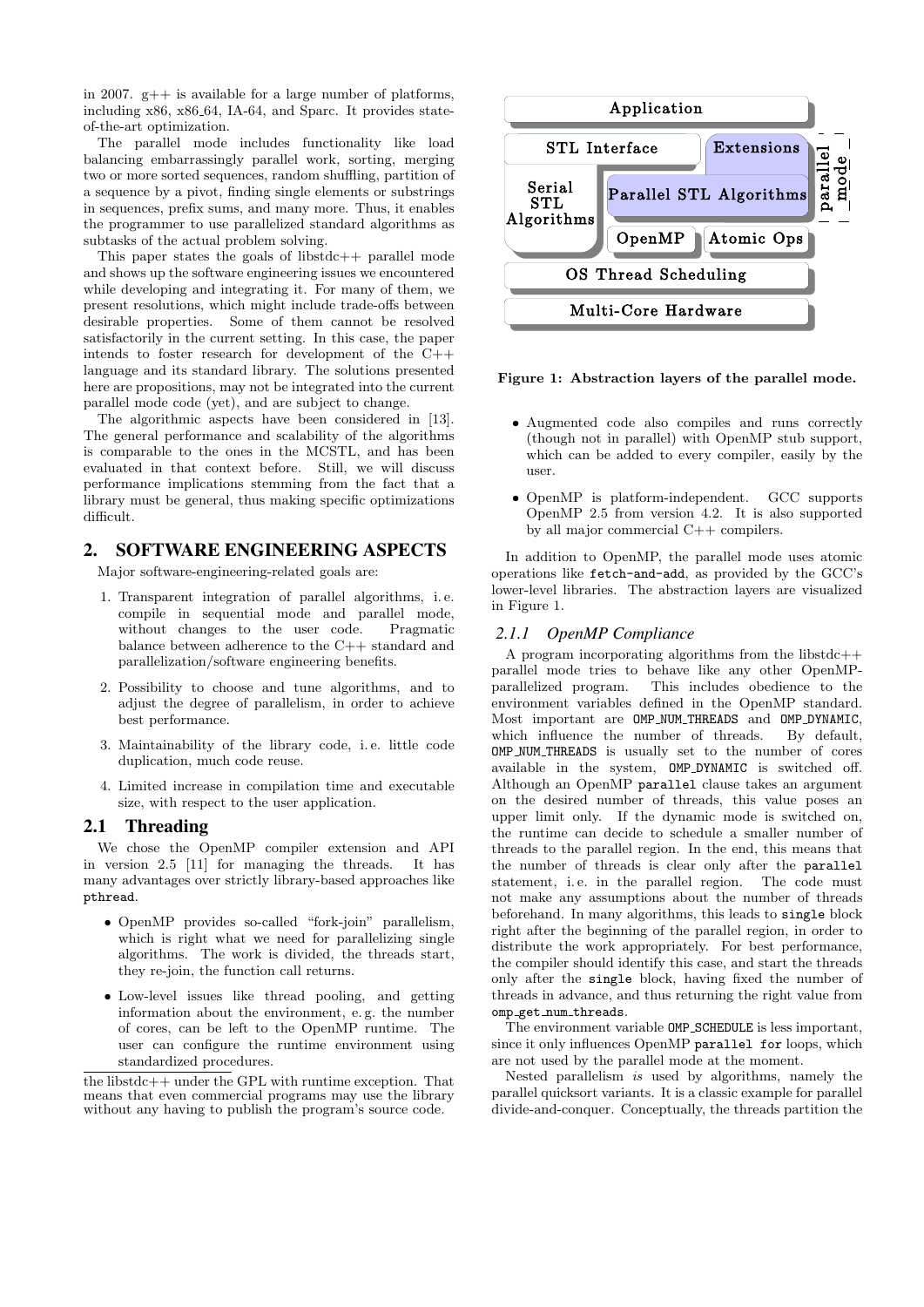sequence into two parts, in parallel. After that, the threads are split into two groups corresponding to the sizes of the sub-sequences. When only one threads remains in a group, it solves the problem on its own, possibly helping out slower threads via work-stealing.

In the actual implementation, the threads are not split, but newly started, relying on the OpenMP runtime's thread pool in terms of efficiency. The desired effect is achieved by having a parallel region with two sections. In each of this sections, an appropriate number of worker threads are spawned for the parallel partitioning. After that, the sorting step is called recursively, which leads to nested parallelism. There is a termination condition that stops the spawning of new threads such that the total number of threads never exceeds a certain maximum number, determined by calling omp get max threads at the start of the algorithm. The runtime deciding to execute two sections one after the other does not threaten correctness, either.

It the user switches off nested parallelism using the OMP NESTED environment variable, this scheme is destroyed. The algorithm will still run correctly, but its speedup will be limited to 2.

Of course, an equivalent algorithm could be implemented using a single parallel region, by scheduling all arising work "manually". However, this would imply the following disadvantages:

- The parallel partitioning step could not be done by the already existing parallelized partition call, because the threads are already in existence. A less elegant solution, minimizing code duplication, would be to tear apart the partition algorithm, and to double-use its parts in both the quicksort and the partition implementation.
- Threads of a group have to barrier synchronize once in a while, which can imply (OS-based) waiting. However, the OpenMP barrier statement takes all threads in a team into account, not only the ones in the algorithm-specified and data-dependent group. Solving this case inside the OpenMP specification could only be done by using omp set lock and omp get lock, which is beyond their intended purpose. OpenMP lock functionality does not support the monitor concept where multiple threads can be notified at once. Thus, each thread would have to wait for its predecessor thread to finish, with respect to a predetermined order. This adds up the inefficiencies.

A future elegant resolution without the problems noted here, using OpenMP 3.0, is sketched in Section 2.11.

#### 2.2 Activation of the Parallel Mode

The use of the parallel mode STL should be optional, i. e. by default, it is deactivated by the compiler. If the programmer wants to use the parallel mode, there should be two options:

- 1. Activate the parallel mode by default, i. e. all STL algorithms that have parallel implementations available, will have parallel code included into the program.
- 2. Activate the parallel mode on request, i. e. specific algorithm calls can be annotated by the programmer to call the parallel version of the algorithm.

By inserting a using namespace ...\_attribute\_  $((\text{__strong}_{-}))$ ; declaration<sup>2</sup>, the contents of a namespace can be transparently imported into another one, superseding the already existing symbols there. This procedure is called namespace association [1]. The parallel implementations from namespace \_\_gnu\_parallel are imported into the unaltered namespace std, the parallel calls thereby hiding the sequential implementations<sup>3</sup>. The sequential versions are not completely inaccessible in this case, it is just that the imported functions are chosen by default. This is just what we want for the first case. If the programmer wants to force sequential execution at a certain spot, he just adds \_gnu\_parallel::sequential\_tag() behind all other call arguments.

In the second case, the programmer just has to prepend the namespace qualifier  $\Box$ gnu parallel:: to his call, to switch to the parallel version explicitly.

## 2.3 Sequence Access through Iterators

Most STL algorithms take one or more sequences as their main argument(s). To abstract from the underlying representation, the iterator concept is used. A sequence is usually specified by passing an iterator referencing the first element begin(), and an iterator referencing a virtual element behind the last element end(). This allows a consistent treatment of arrays, regarding pointers as iterators. Also, different iterator types or instantiations can access a single sequence in different ways, e. g. selecting a range, advancing with a stride, going backwards. On the one hand side, this adds a lot of flexibility.

On the other hand side, information gets lost when passing iterators. The best example for that is the length of a linked listed. A linked list container might implement the size query efficiently, just by book keeping the number of inserted and deleted elements. When an algorithm is passed the corresponding begin() and end() iterators, however, this information is lost, since the iterators do not include a reference to the underlying container. Since the iterators are not random-access iterators, the distance between them cannot be computed efficiently. The only way to find out the length of the sequence is to traverse the whole sequence, taking sequential linear time, and impossible to parallelize.

Since all parallel mode algorithms are data-parallel, the input must be split into parts, the splitting positions being scattered along the whole sequence. This can only be done in sublinear time, if random access to the elements is granted. Hence, parallel execution seems to be limited to random-accessible sequences. We have given thought on how to workaround this problem with using as little sequential computation as possible [7], but this is a secondary choice.

The decision on whether random access is possible happens at compile time, using partial template specialization. For each used iterator, an appropriate specialization of std::iterator\_traits must be available, as requested for all iterators by the standard [4, Section 24.3.3].

## 2.4 Code Reuse

Parallel algorithms, in general, are far more complicated

<sup>&</sup>lt;sup>2</sup>This declaration currently is a GNU extension, but will probably be integrated into the upcoming standard.

<sup>&</sup>lt;sup>3</sup>A similar construction has already existed in the libstdc++, namely for the debug mode.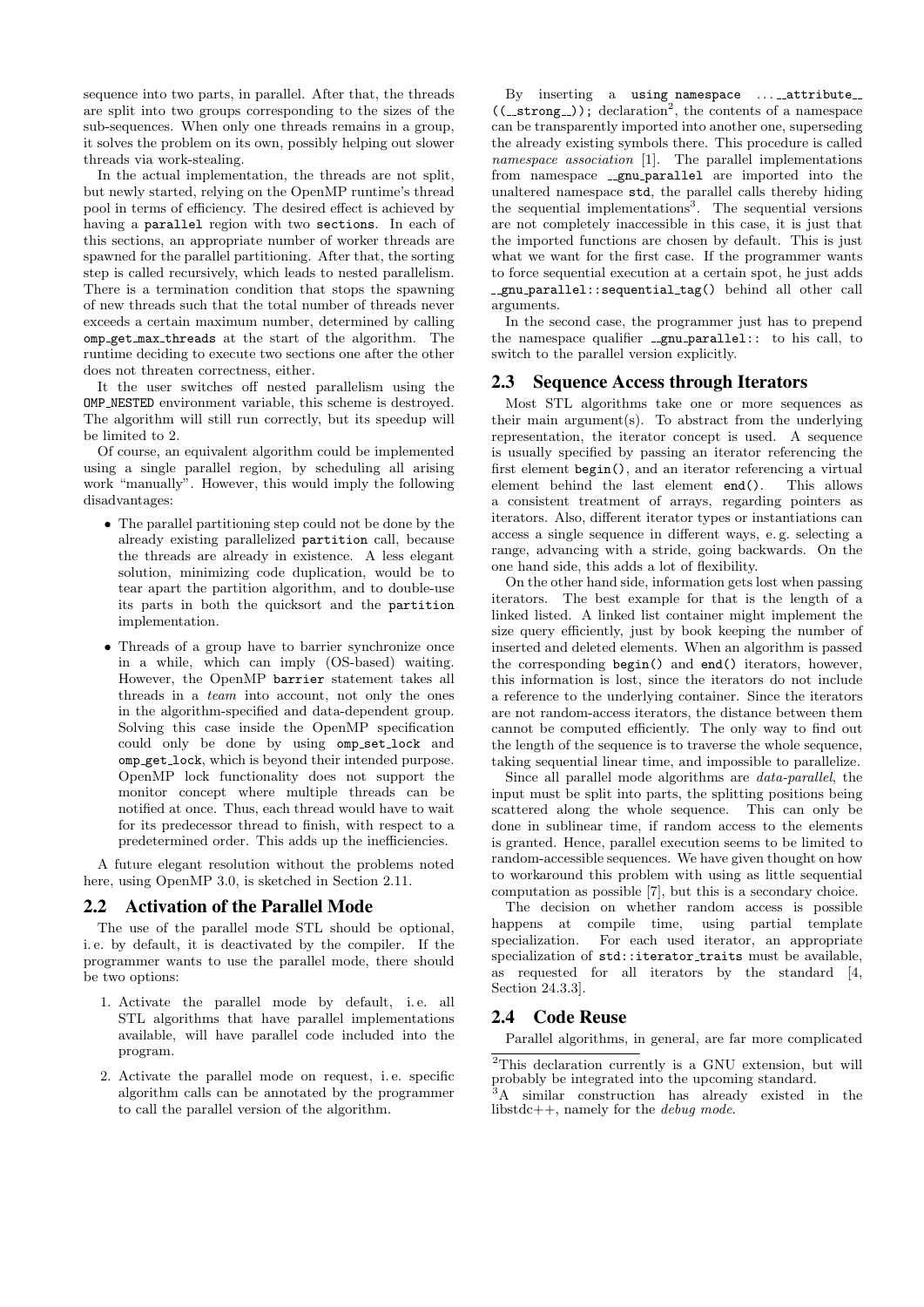

Figure 2: Code reuse inside the parallel mode.

than sequential ones. For example, the one-liner describing for each explodes into a parallel version of many hundred lines, implementing complex load balancing mechanisms like work-stealing.

On the one hand, this fact makes the usage of a library even more valuable, since you do not have to write that code yourself. On the other hand, the library itself is threatened by hard-to-maintain complexity. For this reason, the library programmers must make efforts to keep the code as maintainable as possible, without diminishing benefits. Two important aspects in that are fostering code reuse, and avoiding code duplication.

Code duplication is particularly tempting for the STL, since it contains many algorithm calls that act similarly. for each and (unary) transform, for example, only differ in the fact that the functor passed to transform is allowed (even supposed) to modify its input in-place. There are several other similar calls, basically all of them being "embarrassingly parallel", traversing one or two input sequences. One could write the code for for\_each, copy and paste it several times, and change some little details. This is feasible for the sequential versions, but unmaintainable for the parallel ones. A bug fix or an algorithmic improvement would have to be applied in many places, making the process extremely error-prone.

In particular the algorithmic portions, must be reused already by the library itself. For a family of algorithms, a most general version of the parallel algorithm is factored out, and subsequently called by all members of the family. The surplus arguments must be filled with dummies, e.g. noop-functors and dummy iterators. Similar action is taken for default functors. For example, the sequential implementation provides two completely independent implementations for both versions of accumulate, one having explicitly specified the addition functor, the other taking the default operator+ for the respective type. For the complex parallel version, the implicit version must be redirected to the explicit one by filling in an equivalent functor as soon as possible (see

Figure 3), to avoid code duplication. We have to rely on the compiler's ability to inline simple operators, and to optimize away empty functions. Otherwise, the performance penalty will be considerable. Compiling without optimizations will therefore impede the parallel implementation to a greater extent than the sequential one.

## 2.5 Extensions to the Standard Library

There are some algorithms that are a sensible extensions of the standard library. One of them is the generalization of merge to accept multiple sequences, instead of only two. This is internally used for the mergesort implementation, therefore called multiway mergesort. Of course, multiple sequences can be merged together one after the other, but this is less efficient, not in asymptotic running time, but due to additional accesses to memory. So we pass on this functionality to the programmer under the name multiway merge.

Other functions are helpers for exploiting parallelism in higher levels. This includes the simple, but error-prone function for splitting a range into parts of about the same size (plus/minus 1). Much more complex is the routine for selecting the element of a certain global rank, from several sorted sequences. Both routines are used intensively by the parallel mode internals: it is only natural to make them accessible to the programmer. One approach would be to document the calls in **gnu** parallel, and attempt to then standardize most-used functionality in namespace std for some future version of  $C++$ .

## 2.6 Sequential Performance

Since parallelization is about performance, the question arises whether the existing sequential algorithms are sufficiently optimized. An asymptotic penalty in running time is accepted for integer sorting, since the STL provides only comparison-based sorting, taking  $\mathcal{O}(n \log n)$  time. Specialized integer sorting algorithms take only  $\mathcal{O}(n)$  time for this task. We could specialize the sort routine for all kinds of integer elements, to support at least ascending and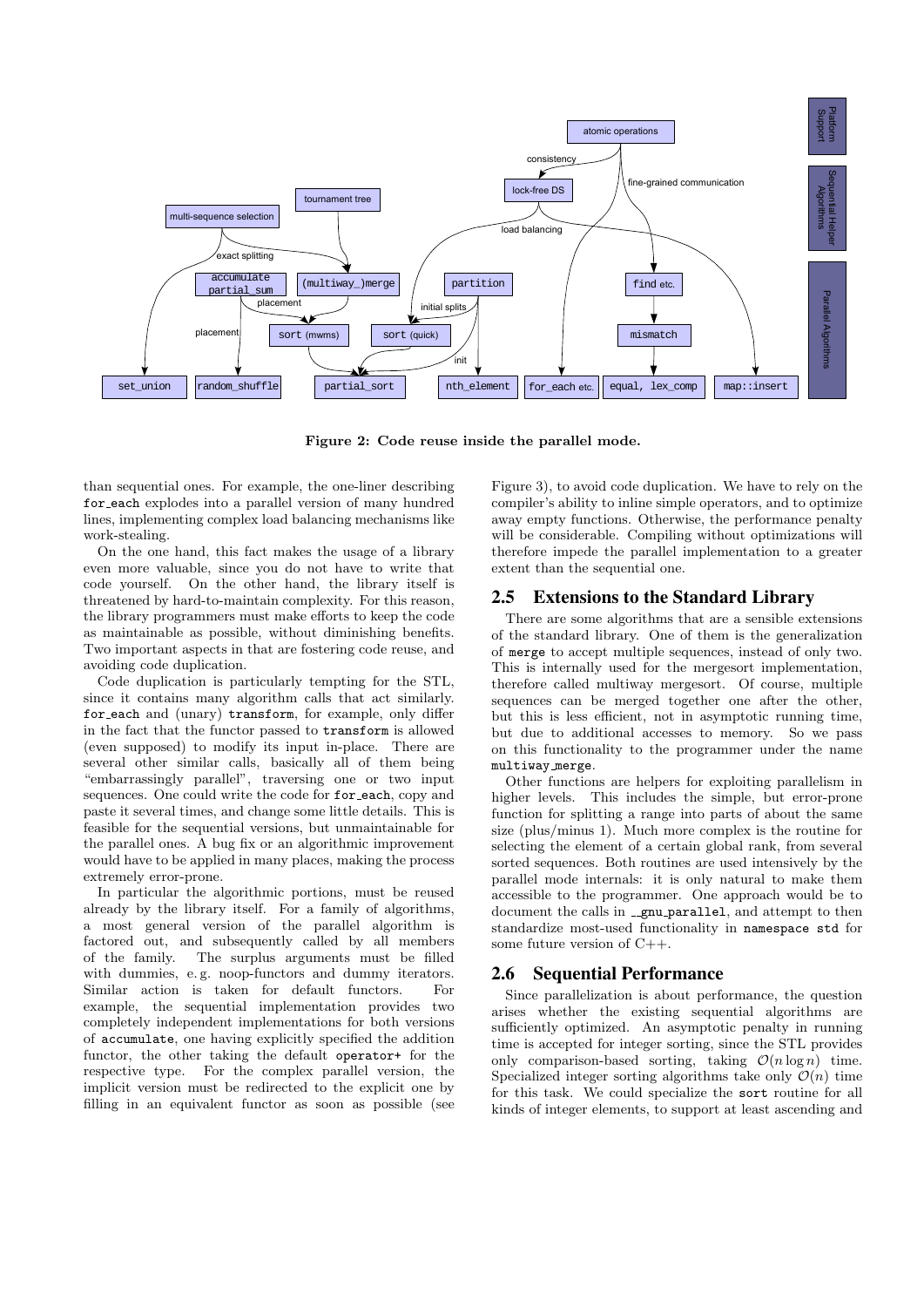descending order. However, the library user usually wants to sort a more complex object including an integer key. Thus, the interface would have to be changed quite radically. Not a comparison functor would have to be passed, but a functor extracting the key from the element. This could lead to a syntax similar to the upcoming hash maps.

## 2.7 Algorithm Variants

For some functions, the parallel mode offers multiple algorithmic variants to choose from, in order to allow best execution speed in a variance of circumstances. This is particularly sophisticated for sorting, which comes in three variants. This sounds a lot, but also counting stable sort, the sequential implementation also has already two completely independent versions.

The parallel mode features two kinds of parallel quicksort, unbalanced and balanced, as well as a the multiway mergesort. The quicksort variants work completely in place, and are quite small in executable size (see Table 1). On the downside, they do not support stable sort, and they require nested parallel regions.

Multiway mergesort, however, provides stability, and does not use nested parallelism. It requires a temporary copy of the data, though. Experiments show that it scales better down in terms of running time, i. e. for small inputs.

While the mergesort can give stronger theoretical guarantees on the running time, the quicksort variants theoretically may not scale at all, in the unlikely worst case. In practice, though, the balanced variant can better handle the case of cores being unexpectedly unavailable because of other processes.

#### 2.8 Code and Binary Size, Compilation Time

Generic programming trades off executable size for optimal adaptation to and integration of the data type, resulting in best performance. Instantiating an algorithm for each data type separately allows high-level programming without any run-time overhead, which could be implied by calling virtual functions or similar run-time decisions on what code to execute next. The increase in executable size is generally accepted. If code size really matters, you can still derive all used data types from a base class with virtualized functions, and instantiating the algorithm for the base class.

However, for the parallel mode, the algorithms are more complex, and hence, the problem gets more important, because of more complex code and variants. Therefore, the code size for the algorithms grow up to a factor of 4 compared to the sequential code. This is shown in Table 1, for the program in Figure 3:

For TAG, the corresponding tags are inserted, in order to choose the algorithm variant. The code was compiled using the options -O3 -g0 -fopenmp -D GLIBCXX PARALLEL -DNDEBUG with a prerelease version of GCC 4.3, running on a x86 64 machine.

The compilation time also differs, it approximately scales with the size of the resulting executable. This is mostly due to the optimization passes, not the parsing, as can be seen by comparing the timings for the debug mode.

As a conclusion from these measurements, it can be stated that including all variants for a run-time choice is to be avoided. The programmer should be empowered to choose at compile time, and the default to include only the parallel algorithm forming the best choice.

```
# include < vector >
# include < algorithm >
int main () {
  std:: vector <int> vi (100000000);
  std::sort(vi.begin(), vi.end() TAG); return 0;}
sort ( begin , end )
 sort ( begin{bmatrix} begin, end, comp = std::less <i>int</i>>())parallel_sort ( begin , end , comp , stable = false )
   1. parallel_sort_mwms (... , stable );
   2. parallel_sort_qs (...);
   3. parallel_sort_qsb (...);
    respective OpenMP - parallelized code
```
Figure 3: Minimal sorting example, and call stack for "runtime variant choice", i. e. TAG="" with the three possible runtime outcomes.

| $Algorithm \; Variant(s)$               | Size     | Time |
|-----------------------------------------|----------|------|
| Sequential                              | 15479    | 0.74 |
| Quicksort                               | 22387    | 1.49 |
| <b>Balanced Quicksort</b>               | 26989    | 1.84 |
| Multiway-Mergesort Sampling             | 36 002   | 3.49 |
| Default                                 | 41 2 2 9 | 4.68 |
| (Multiway-Mergesort Exact)              |          |      |
| Multiway-Mergesort Exact                | 41 237   | 4.78 |
| Multiway-Mergesort                      | 46 003   | 5.48 |
| (splitting choice at run-time)          |          |      |
| All Parallel Variants (run-time choice) | 61543    | 6.50 |

Table 1: Executable sizes (in bytes) and compilation time (in seconds) for different algorithms variants.

## 2.9 C++ Standard Compliance

Strict 100% compliance to the C++ standard makes parallelization virtually impossible. This is because the standard was designed for serial use, without having parallel processing in mind at all.

The algorithm descriptions often do not specify only a input/output relation, but do give code examples the operation is "equivalent" to. This implies, for example, the order in which the elements are processed in for each, and thus would ultimately forbid parallelization.

#### *2.9.1 Argument-Dependent Lookup*

A problem arising from the strong namespace inclusion is the failure of the so-called argument-dependent lookup (also called Koenig lookup), concerning unqualified function names. This quite exceptional but important  $C++$  rule [4, Section 3.4.2] makes the compiler look up the function name in all namespaces the function arguments' types come from.

Having removed std:: in front of sort in the code from Figure 3, the compiler still looks up sort in the std namespace, because the type of at least one argument is from std. However, compilation fails in parallel mode because associated namespaces are not looked up. This problem can be blamed on a halfhearted specification of namespace association declaration, and could be solved by extending it reasonably to such lookups.

#### *2.9.2 Functors*

The library calls take many kinds of encapsulated user code as arguments.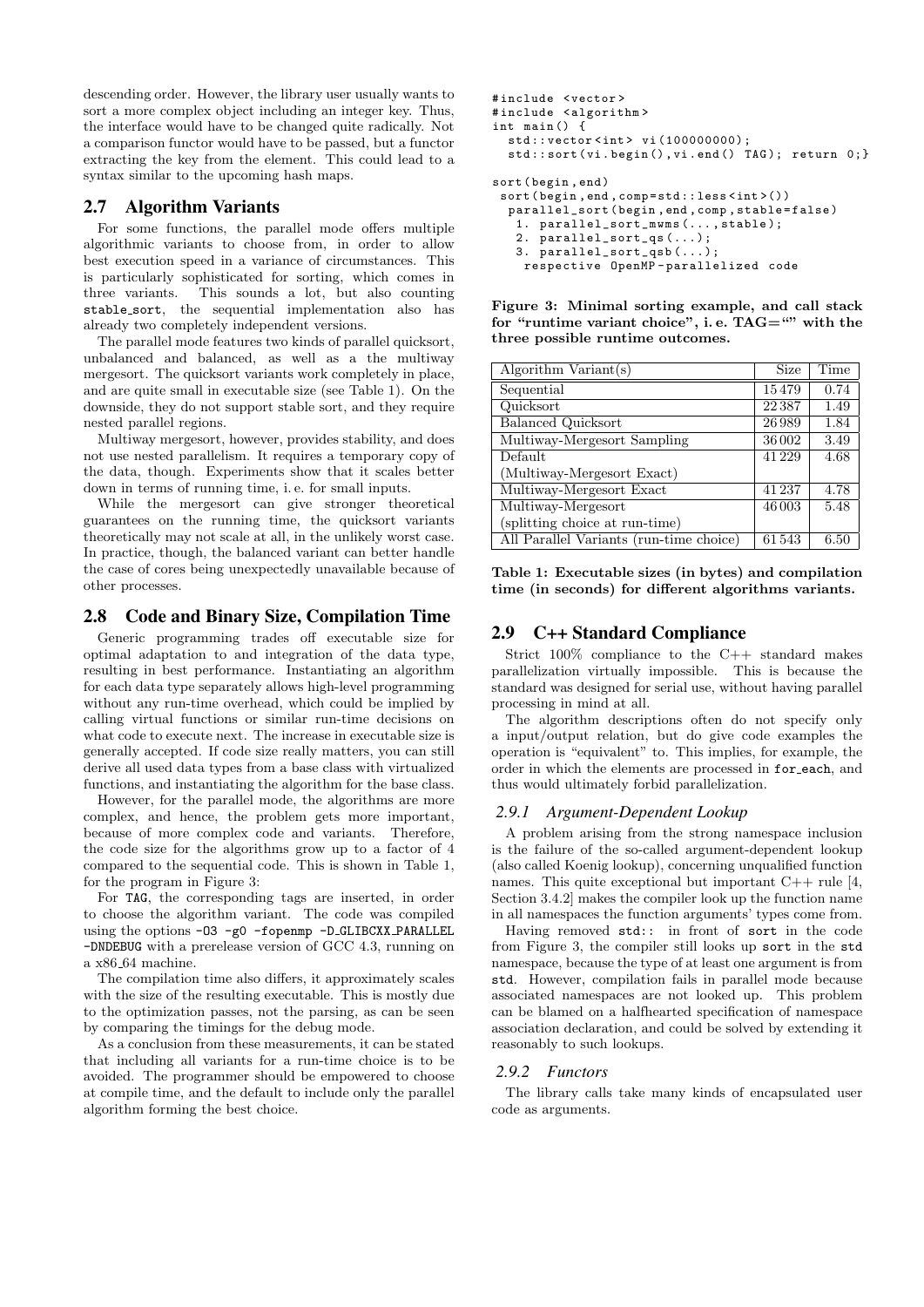- Explicit functors to process/transform an element, making up the main functionality of the algorithm. The functor object might contain "state" information. Examples: functors for for each
- Implicit methods and functions, inherent to the value type. Examples: Overloaded (copy) constructors and assignment operators
- Implicit methods and functions, inherent to the iterator type. Examples: Increment operator (operator++), dereference operator (operator\*), difference operator (operator-), default constructor
- Stateful helper functions. Example: random number generator for random shuffle.
- (Hopefully) stateless helper functions. Example: Comparison functors, e. g. used by sort.

All this user code might be able to interact with the environment in an non-thread-safe way through side effects. These are most legitimate for the first class of functors. However, for some routines, the standard states that they "shall not have any side effects", namely transform [4, Section 25.2.3] and the numerical algorithms accumulate, inner\_product, partial\_sum, and adjacent\_difference.

For the other classes, they usually imply a bad programming style, or an abuse of functionality.

The extensive code re-use, justified in Section 2.4, yields another detail problem. Functors have to be passed to subroutines (analogous to the call stack in Figure 3), and the question arises whether this should by done by value or by reference. The common prototypes of the algorithm calls take the functors by value. This prohibits returning any "state" to the caller, which is good news. To avoid copying the same thing multiple times, one should pass on references to subroutines.

Another hitch stemming from more complex algorithms is the use of user data types with unfortunate properties. For example, many algorithms have to copy elements from the input to some temporary storage. However, the library may not assume that the given data type is default-constructable, so the temporary storage cannot be easily allocated. The algorithms never produce "new" elements, so we can always circumvent this problem. One option is to use pointers to the existing elements, the other is to reserve raw memory and to construct the element using placement new, calling the copy constructor. In the latter case, you have to be extremely careful in order not to construct multiple objects in the sample place, without calling the destructor for the former ones.

Determining the return type of a functor is a rather minor problem. The most elegant way for the programmer to declare a functor, is to (indirectly) derive from a standard base class like unary function or binary function. These base classes take the argument type and the return type as template parameters, so they can be read out from the type members (first)\_argument\_type, second\_argument\_type, and result type. However, it is more compatible not to rely on the types being defined appropriately. For the return type, there is an alternative, namely applying the typeof keyword to a "fake" function call. This function call is in fact never executed, but just serves to find out the return type: typedef typeof(functor(input)) return\_type;.

The return type is needed for inner product, where the type of the intermediate values (after multiplying) need not coincide with the return type. Example:

```
struct A;
bool operator*()(const A& a1, const A& a2)
  { ... }
void foo () {
  A* S1 = new A [100], * S2 = new A [100];
  double c =
    std::inner\_product(a, a+100, b, 0U);\mathbf{r}
```
The return type bool of operator\* is needed in order to pass on a regular functor to the "embarrassingly parallel" infrastructure, instead of just using the + and \* operators.

#### *2.9.3 Exception Safety*

Two things that avoid each other like the plague are parallelism and exceptions. However, there is no principal reason for this.

The problem surfaces when a routine in a thread throws an exception which is not caught inside the thread. When the parallelization is done explicitly, this situation can always be avoided by doing just that. The further consequences on the program execution can be handled then, e. g. forcing the other threads to terminate, or to somehow sensibly resume execution.<sup>4</sup>

For a library which takes functors, such a specific solution is not applicable, and the search for a more robust solution is ongoing. Some general restrictions should apply, as follows. First, the algorithms themselves should not throw any exceptions. This is easy to achieve since "wrong" input is not possible to happen, in most cases. As an exception, some algorithms rely on the given sequences being sorted. However, not even the sequential versions check for this precondition, and may deliver wrong results, may not terminate, or may crash the whole program. For all algorithms taking a comparison functor, inconsistent return values (failing to be a strict weak ordering) can lead to undefined behavior, just as in the sequential case, again.

So, exceptions have to be expected only from userdefined code, as listed in Section 2.9.2. But what is a sensible reaction to an exception being thrown? Probably, rethrowing the exception after the clean termination of the algorithm is a reasonable choice. All involved threads should be stopped as soon as possible. If more than one thread throws<sup>5</sup> before the execution can be stopped, one of the exceptions would have to be selected in a sensible way. Unfortunately, this is all nice talk, but the current  $C++$  does not allow this kind of reaction [14]. A catch clause can either specify an exception type to catch, or catch all exceptions, as marked by an ellipsis  $(\ldots)$ . In the first case, the type of the exception is known, so it could be rethrown. In the second case, however, the exception object is completely inaccessible, so rethrowing it is impossible. And finally, the exceptions to expect are not known to the library. Throwing some general exception in place of the original one would be an work-around.

<sup>4</sup>This is an area that is not detailed in the current  $C++$  standard, and still under development in  $C++0x$ : some C++ implementations allow a "per-thread" exception handler, and others do not. Lack of portability has hampered experimentation in this area.

<sup>5</sup>This is particularly likely to happen for out-of-memoryrelated exceptions.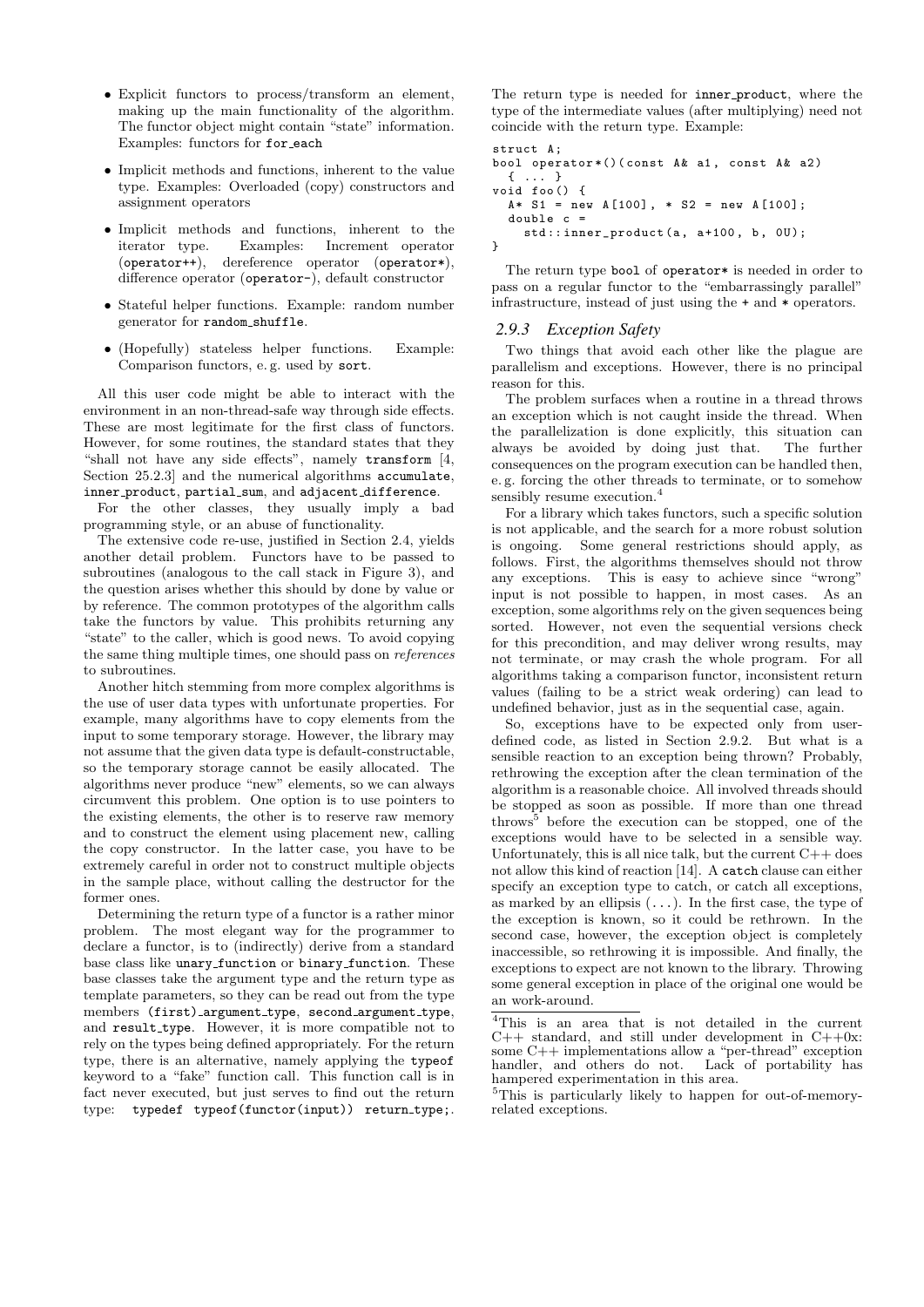The only and best way to handle this would probably be to extend OpenMP to a defined handling of exceptions. So far, throwing exceptions over parallel region boundaries is just forbidden.

Little has been published about solving this problem, so far. One paper [8] only considers terminating the program in a standard-compliant way, not giving any thoughts to resuming it sensibly. To our knowledge, the only proposal for handling exceptions in the context of OpenMP, is in fact a paper proposing integration of OpenMP into Java [9, Section 4.3]. Their suggestion is well reasoned. After the occurrence of an exception, the threads should terminate as soon as possible. To achieve this, the catching thread sets a cancellation flag, which is read out by the other threads at certain cancellation points, namely barrier, critical, parallel, and all OpenMP work-sharing directives. This approach could lead to an effective exception treatment in the parallel mode.

## *2.9.4 Tag Parameters*

In order to allow compile time algorithm choices, be it only forcing sequential execution, the function prototypes must be augmented by additional "tag" parameters. This makes some of the standard compliance tests fail just because of a unknown method signature. For user code, this should not make any difference, since all standard-compliant calls will still succeed.

#### *2.9.5 Conclusion on Standard Compliance*

So far, the libstdc++ parallel mode works with "reasonably" programmed code. This includes assumptions as side-effect-safe and exception-free functors passed to the parallelized algorithms.

Some of the problems could be avoided by changing the library integration, e. g. the argument-dependent lookup, making it less elegant, though. Others are inherent to parallel computing, like side-effect issues and exceptions. Those could be mitigated by providing threadsafe containers, as provided by the Intel Threading Building Blocks [2].

#### 2.10 Benefits from Upcoming C++ Standard

The upcoming next version of the C++ standard will provide functionality that comes in particularly handy for the parallel mode.

The easy availability and standardization of thread-local storage could simplify the parallel mode code.

Concepts and static assertions simplify checking for preconditions, e. g. an iterator being random-accessible. Lambda functions allow for more elegant definition of functors, thereby making the usage of STL algorithms easier and more intuitive.

So-called *rualue references* allow to avoid unnecessary copying of (potentially large and complex) objects. Instead, they can be "moved" explicitly, implying that the data must not be accessed in the original location any longer. By providing a specific move constructor, the programmer can thus make moving much more efficient than the combination of copy construction/assignment and deletion. This helps the STL algorithms in general, because many of them actually only move data, e. g. sort and random shuffle. In particular, the parallel mode profits because copying data loads the memory connection, which is a common bottleneck

for parallel speedup.

## 2.11 Benefits from Upcoming OpenMP

Although the OpenMP standard version 3.0 is not yet final, some of the proposed innovations by the draft look promising.

The standard draft specifies the parallel for loop to work also on C++ random access iterators, in addition to integer loop variables. This supplements the for\_each functionality. However, no scheduling providing a worstcase guarantee on running time is demanded.

A major addition is the task construct, which allows (recursive) asynchronous processing of code blocks, scheduled by the OpenMP runtime. This could greatly simplify the code for recursive routines like the quicksort variants, and avoid the nested parallelism drawback. The use of the platform-specific yield call could also be made obsolete by this construct. The yield call proposes to the OS to give control to some other thread, and is usually called when out of work, in order to avoid other threads to wait unnecessarily long. It is most needed when there are more threads scheduled than cores (currently) available. A publication actually proposed to include an equivalent directive into OpenMP [15].

Unfortunately, OpenMP 3.0 is unlikely to improve on the field of atomic operations. Simple atomic arithmetic routines are provided, but none of those is equivalently powerful as fetch-and-add or compare-and-swap. Also, nothing new is said about exception handling.

# 2.12 Testing

Testing the libstdc++ parallel mode must cover various aspects. The test suite accompanying the libstdc++ checks most standard compliance issues. Currently, 99% of the tests succeed, the failing are explained by Section 2.9.4.

However, the functionality and conformance checks are often limited to very simple, hand-written examples. This is not sufficient for the parallel implementation, since many of its subroutines have fallbacks for very small inputs, e. g. a sequence length smaller than the desired thread number. Thus, there should be some improvement in this direction. Larger inputs could be generated on the fly, comparing the results of the sequential and the parallel implementation for accordance.

The confidence in the correctness of the algorithms are based on the test program available from the original MCSTL, so far. Integrating this program as a whole into the libst  $dc++$  test suite is questionable because of the quite different paradigms used. So, the best compromise is to integrate its test cases into the existing testing framework.

#### 2.13 Performance Aspects

To what extent should an implementation of a general purpose standard library should aim for best execution speed? On the one hand, such an implementation may be used by very many people, which makes optimization worthwhile. On the other hand, such a library must be very robust and general, which impedes finely-tuned optimization. By definition, hand-written code can always be as least as good as a library because nobody keeps you from doing the same thing as the library does. However, the genericity is gone, and thus it will be too much of an effort to optimize all algorithm instantiations of a program